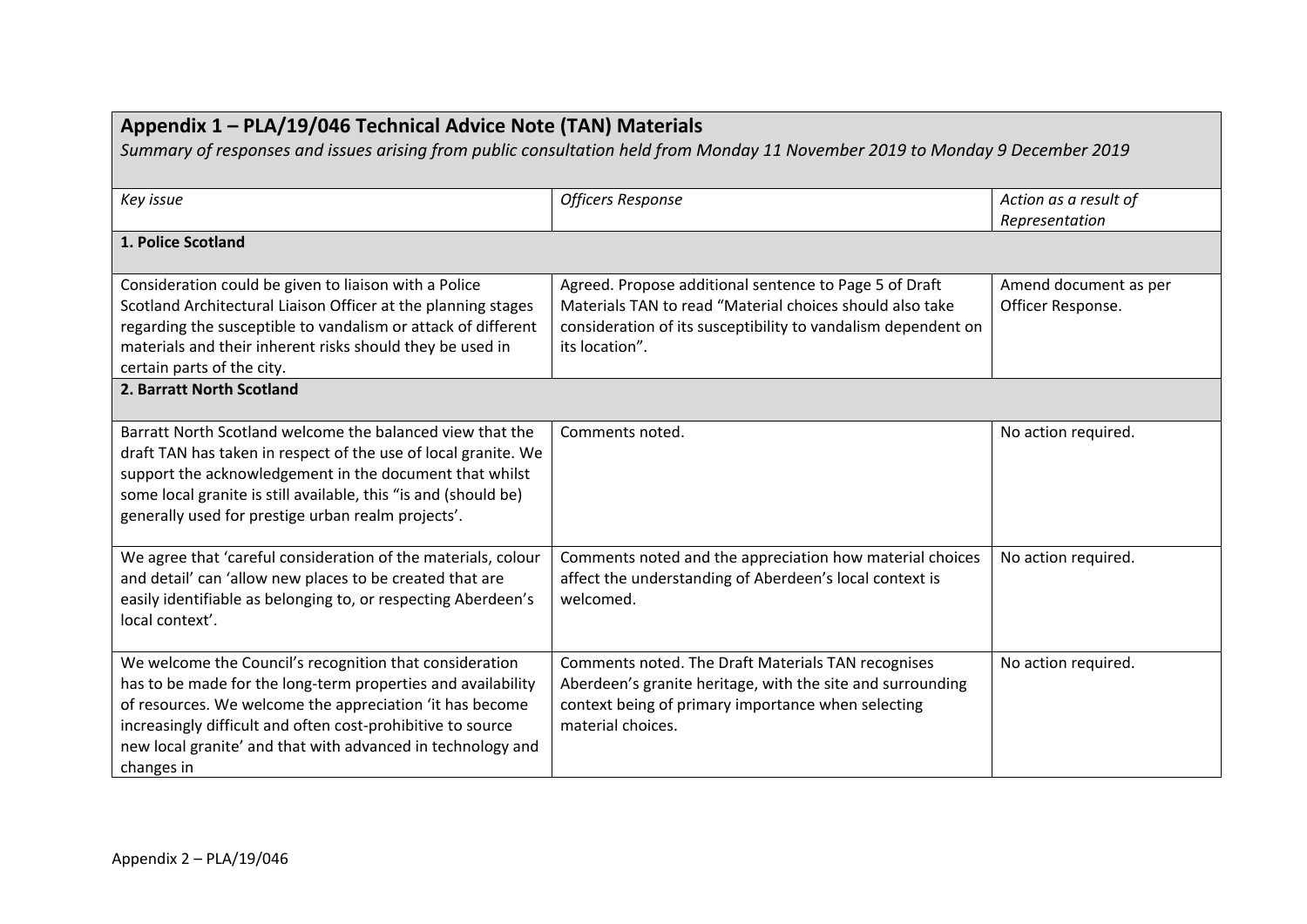| construction, 'stone is no longer a key load-bearing<br>component of walls'.                                                                                                                                                                                                                                                                                                                                                                             |                                                                                                                                                                                                                                                                            |                     |
|----------------------------------------------------------------------------------------------------------------------------------------------------------------------------------------------------------------------------------------------------------------------------------------------------------------------------------------------------------------------------------------------------------------------------------------------------------|----------------------------------------------------------------------------------------------------------------------------------------------------------------------------------------------------------------------------------------------------------------------------|---------------------|
| The environmental properties of modern materials and their<br>availability is important in ensuring the supply of new<br>housing to meets both local and national sustainability and<br>delivery targets, whilst remaining of a consistently high<br>quality, yet financially viable.                                                                                                                                                                    | Comments noted. The Draft Materials TAN will help<br>evaluations of future proposals for housing across the city<br>and hopes to offer consistent advice.                                                                                                                  | No action required. |
| We agree with the assessment that 'consideration should be<br>given to long term maintenance implications for use of<br>smooth white render', in recent years the weathering<br>properties of this particular material have not proven to be<br>successful in the North East climate.                                                                                                                                                                    | Comments noted. The Draft Materials TAN references the<br>long-term maintenance implications of smooth white render<br>in respect of our local climate and opens up the discuss of<br>appropriate finishes and tonal colour range to help make<br>decisions in the future. | No action required. |
| 3. Historic Environment Scotland                                                                                                                                                                                                                                                                                                                                                                                                                         |                                                                                                                                                                                                                                                                            |                     |
| Thank you for your consultation which we received on 12<br>September 2018 about the above development framework.<br>We have reviewed the details in terms of our historic<br>environment interests. This covers world heritage sites,<br>scheduled monuments and their settings, category A-listed<br>buildings and their settings, inventory gardens and designed<br>landscapes, inventory battlefields and historic marine<br>protected areas (HMPAs). | Comments noted.                                                                                                                                                                                                                                                            | No action required. |
| We welcome the preparation of this Technical Advice Note<br>and consider that is clearly sets out the importance of the<br>understanding of context in re-enforcing the character of<br>Aberdeen through the use of materials. We consider that<br>the advice set out within the note regarding different<br>materials and their historical context and contemporary use<br>is sound and is clearly supplemented with examples of good                   | Complimentary comments noted and acknowledgement of<br>the work undertaken in production of the Draft Materials<br>TAN is welcomed, with the aim of future decision making on<br>material choices taking adequate consideration of<br>Aberdeen's sense of place.           | No action required. |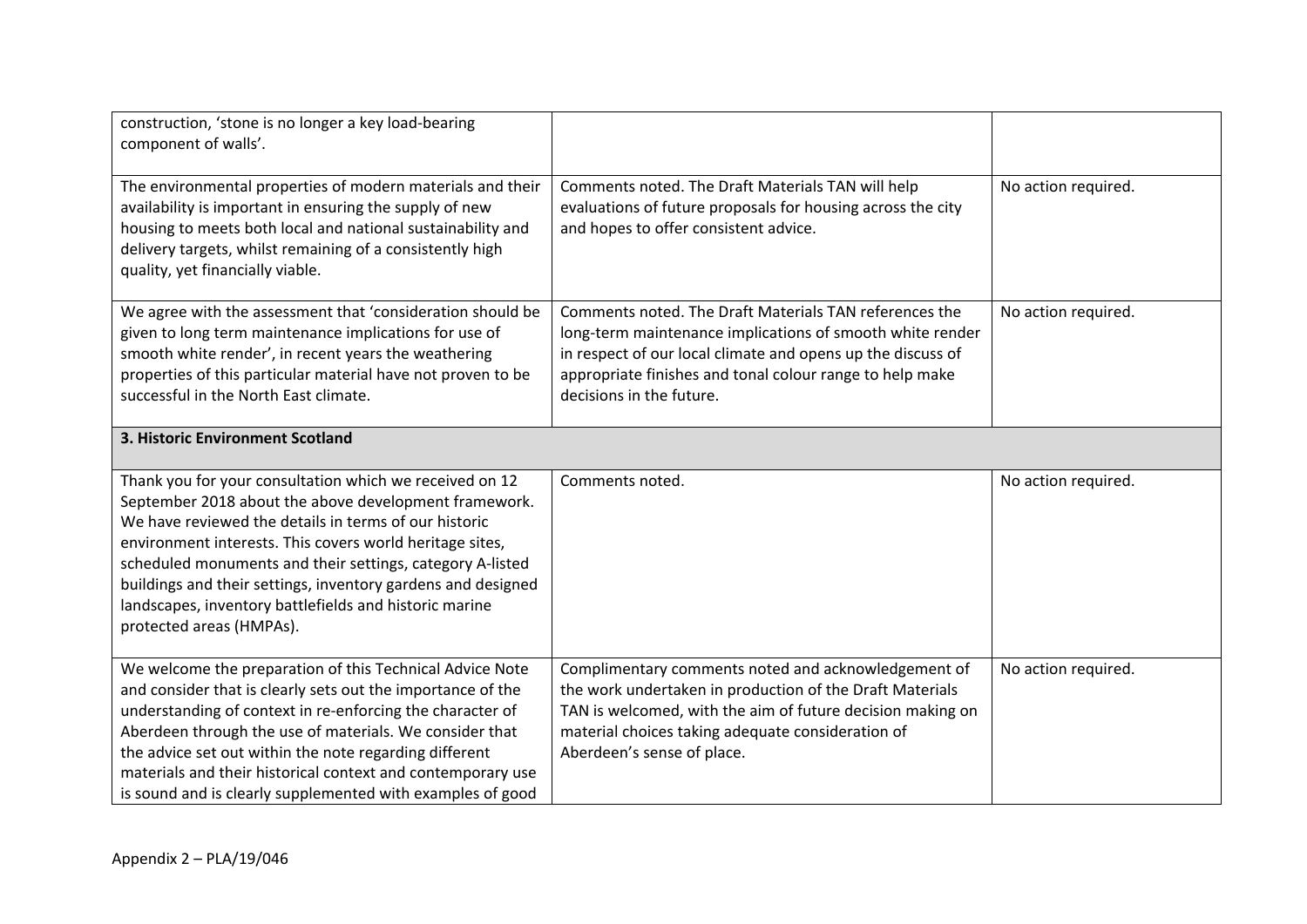| practice. Overall, we consider that this advice note should<br>aid in informing and promoting good design that adds to the<br>sense of place in Aberdeen.                                                                                                                                                                 |                                                                                                                                                                                                                                                                                                                                                                                                                                                                                                                                                                                                                                                                                                                                                                                                                                    |                     |
|---------------------------------------------------------------------------------------------------------------------------------------------------------------------------------------------------------------------------------------------------------------------------------------------------------------------------|------------------------------------------------------------------------------------------------------------------------------------------------------------------------------------------------------------------------------------------------------------------------------------------------------------------------------------------------------------------------------------------------------------------------------------------------------------------------------------------------------------------------------------------------------------------------------------------------------------------------------------------------------------------------------------------------------------------------------------------------------------------------------------------------------------------------------------|---------------------|
| 4. Old Aberdeen Community Council                                                                                                                                                                                                                                                                                         |                                                                                                                                                                                                                                                                                                                                                                                                                                                                                                                                                                                                                                                                                                                                                                                                                                    |                     |
| Document describes a wide range of material options that<br>can be used for the exterior of a building, but there is little<br>actual 'advice'. In fact the short message might be that while<br>for fifty years the Council has resisted the use of alternative<br>materials, such use is now to be actively encouraged! | The Draft Materials TAN discusses a variety of potential<br>material choices and their historical grounding for use in<br>Aberdeen, focussing principally on granite, brick, render,<br>metal, timber, glass and roofing (slate). Each section of the<br>document follows the same format, firstly giving<br>commentary on the historical context, then the<br>contemporary use of the material in Aberdeen, followed by<br>a series of technical considerations centred around detailing<br>and colour. All the information contained is classed as advice<br>to help planning officers, architects and agents develop<br>proposals for new development. It does not seek to be<br>prescriptive about the use of certain physical building<br>materials but advocates a more informed approach to<br>external building materials. | No action proposed. |
| Other issues<br>Page 7: First paragraph, first sentence is poorly constructed<br>- suggest delete " the light grey colour of " as this is<br>covered in next sentence.                                                                                                                                                    | Comment noted and accepted.                                                                                                                                                                                                                                                                                                                                                                                                                                                                                                                                                                                                                                                                                                                                                                                                        | Sentence amended.   |
| Page 8: Third paragraph, second sentence; change "could<br>actually dilute " to "can actually dilute ". As it is a simple<br>fact, as imported granite often does not include mica.                                                                                                                                       | Comments noted; however, the suggested wording would<br>not change the overall meaning of this sentence.                                                                                                                                                                                                                                                                                                                                                                                                                                                                                                                                                                                                                                                                                                                           | No action proposed. |
| Page 29, Appendix 1: These pictures do not include 'cherry<br>caulking' (galleting), which is a particular feature of older<br>Aberdeen properties. While previous Council documents                                                                                                                                      | Comments noted and appreciated; however, Appendix to<br>the Draft TAN (Notes on Granite Detailing) is intended to<br>give a brief, rather than comprehensive, overview of the                                                                                                                                                                                                                                                                                                                                                                                                                                                                                                                                                                                                                                                      | No action proposed. |